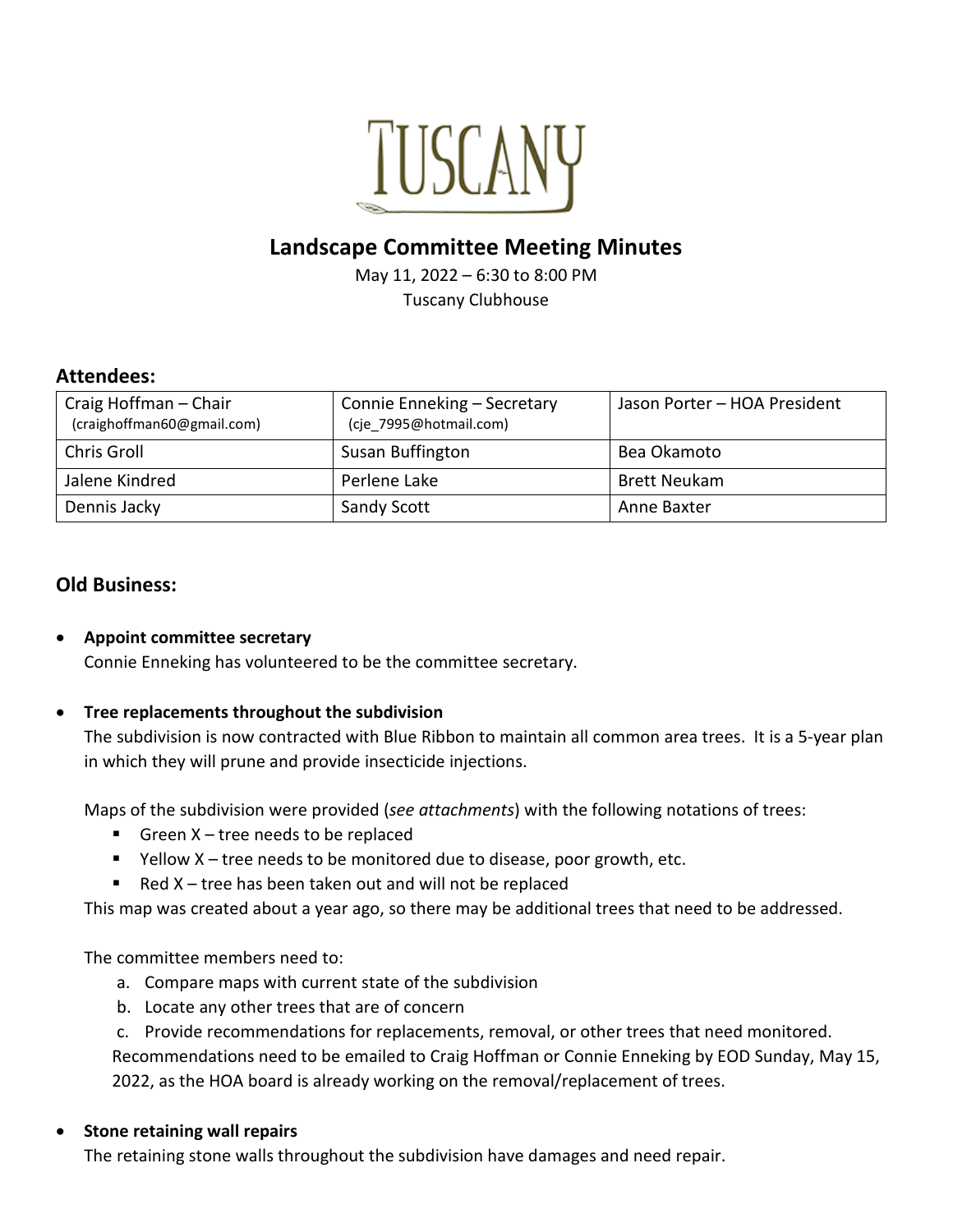The committee members need to:

- a. Take pictures of any issues with retaining walls
- b. Note the location of the issue
- c. Provide all feedback and photos to Craig Hoffman or Connie Enneking at the next committee meeting

NOTE: The retaining walls along Eagle Rd and any repairs should be kept separate since those repairs will potentially fall to ACHD. *(Eagle Road landscaping under New Business)* 

#### • **Capulet drainage basin restoration**

This area was landscaped years ago, and ACHD indicates that it never should have been landscaped. This should have remained with just sand for appropriate drainage. ACHD is asking us to clean out all the dirt and vegetation. Then they will fill the area with sand, which we will then have to maintain in the future.

The HOA board is currently getting bids to have the area cleaned out of all dirt and vegetation.

## **New Business:**

#### • **Eagle Road landscaping**

The HOA board has confirmed with ACHD that they are not done with all work on the widening of Eagle Rd between Victory and Amity.

The committee members need to:

- a. Review all landscaping along Eagle Rd
- b. Identify any areas that need repair due to the construction (retaining walls, plants, etc.)
- c. Provide all feedback and photos to Craig Hoffman or Connie Enneking at the next committee meeting

#### • **Tenmile Creek overgrowth project kickoff**

Tuscany owns to the middle of the creek; however, the irrigation district has an easement. The beavers in the area are causing issues. The area needs to be cleaned up and the HOA board is looking into it.

The committee members need to:

- a. Go look at the area and think of ideas for what could be done to the area.
- b. Bring all ideas to the next committee meeting.

## • **Clubhouse landscape project kickoff**

The landscape around the pool and clubhouse needs to be revised. There needs to be better shade and privacy between homes and the pool area. The HOA board has already determined that a bike rake will replace the pocket of plants just outside the main gate entrance to the pool and the putting green area will be replaced.